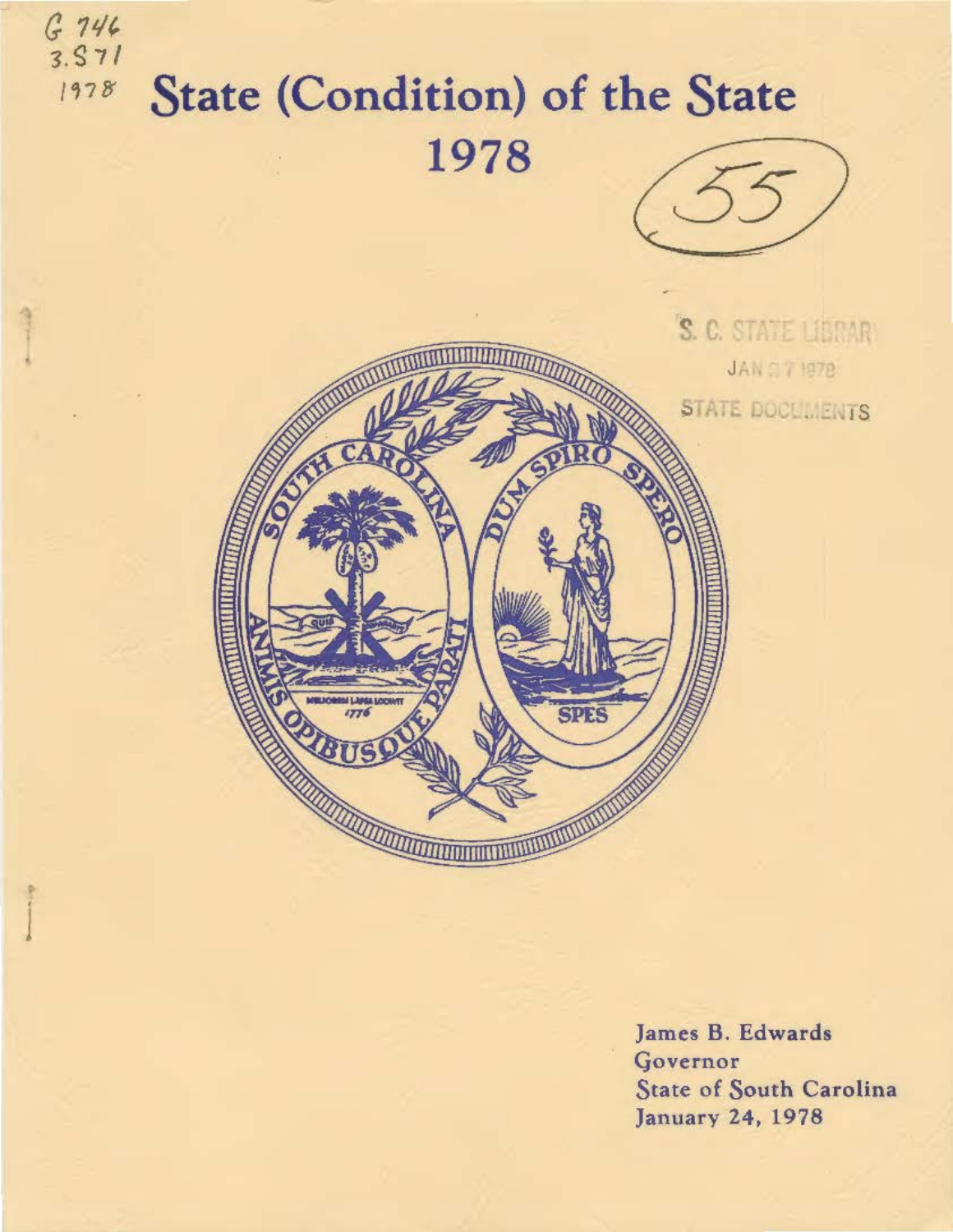STATE OF THE STATE MESSAGE Governor James B. Edwards January 24, 1978

Embargoed for 7:00 p.m.

Mr. President, Mr. Speaker, members of the General Assembly, and my fellow South Carolinians; it is a special honor for me, once again, to report to you on the condition of our State.

During the last three years, we have had difficult financial times requiring tough, hard-nosed, often unpopular and difficult decisions to be made. Together we made those decisions and today, South Carolina is better off for them. We froze employment, cut appropriations, improved management, streamlined executive operations, cut back expenditures, limited bonded indebtedness, and expanded our industrial base. At the end of the last fiscal year, we finished with a \$21 million surplus. By law that surplus will go into a reserve fund to be used only in times of financial crisis. I urge you to keep this fund intact.

Highlights of the progress of these three years include enactment of Home Rule legislation; adoption of a responsible Ethics Law for public officials; legislation to protect our priceless tidelands; establishment of a sound financial base for our children•s education; modernization of our State's court system; substantial improvement in delivery of health care services; major efforts to reduce crime; and dramatic improvement in management and accountability in governmental operations.

There still is much to be done. We must not, and will not, accept any form of tax increase that will have to be borne by the working people of South Carolina.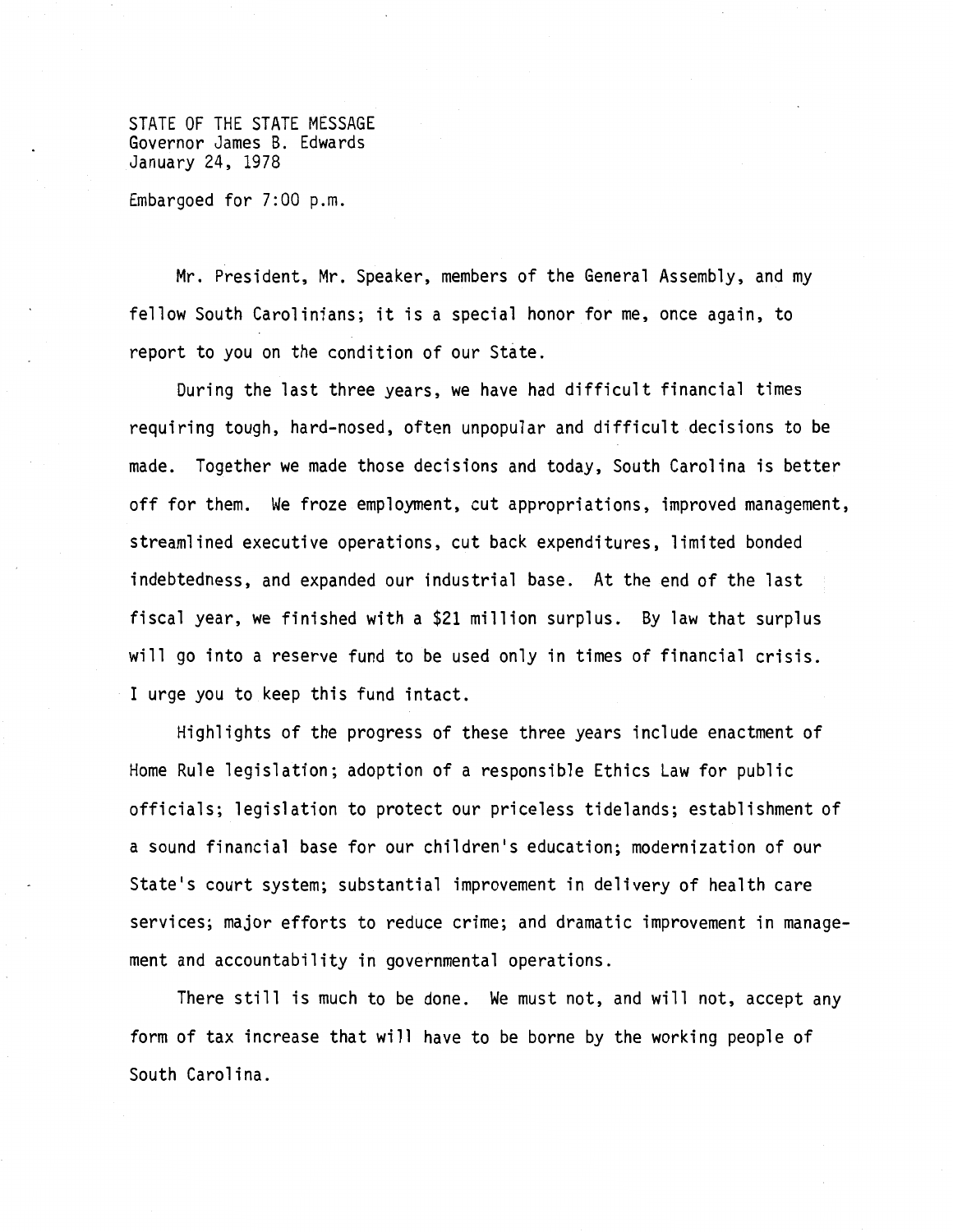In order to do this, our Government organization must be improved to strengthen executive authority.

# REORGANIZE STATE GOVERNMENT

Today we have 133 agencies operating in an uncontrolled, unplanned, duplicative manner. There is no central authority.

Our system of "executive government" by part-time boards and commissions has served us well in past years, when government was small and unsophisticated; as it was, for example, in 1950. That year we employed 8,000 people and our budget was \$145 million. Today taxpayers are paying the salaries of more than 53,000 State employees, and our budget, including Federal funds, exceeds \$2.6 billion. If we are to carry out the affairs of our ship of State in an effective and efficient manner, please give the next captain of this ship authority to ensure that his commands are carried out.

I further urge that this executive authority be exercised through the Budget and Control Board, with the Governor as chairman. This would ensure continuity and a stable executive branch.

I recommend a cabinet composed of seven members, each to serve over a functional grouping of the present State agencies. Each agency would report to the Governor as chairman of the Budget and Control Board. Cabinet members would be appointed by the Governor, with the advice and consent of the Senate and would serve at the pleasure of the Governor. For the most part, the various boards and commissions would serve in an advisory capacity only.

To strengthen the Governor's Office, I feel that we should submit to the people of South Carolina, a referendum to change our Constitution allowing future Governors to succeed themselves in office for one second four-year term if the voters so choose.

- 2 -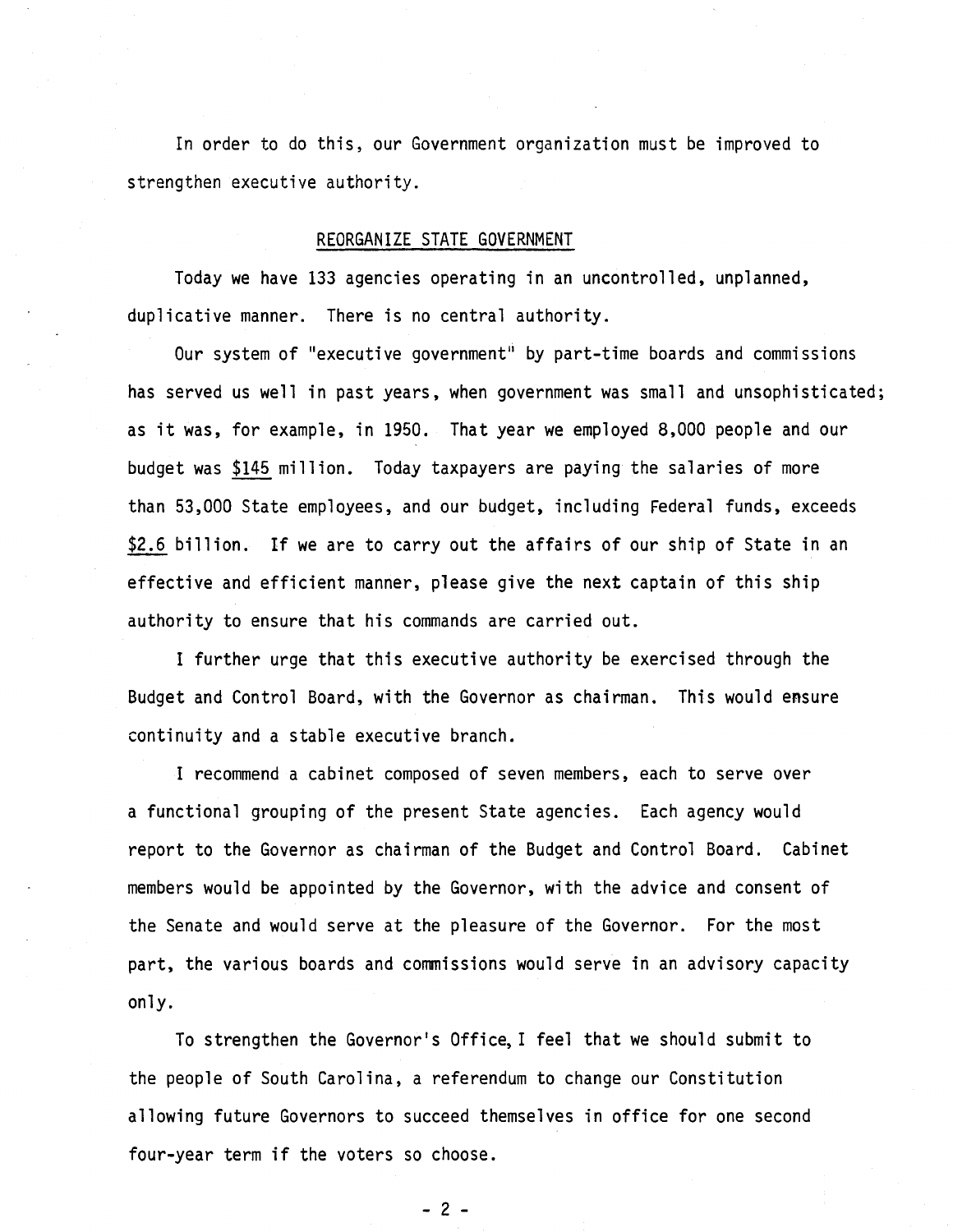Evaluation in the executive branch can be enhanced by strengthening the Auditor's Office to allow for quicker audits of agencies, especially those in service delivery fields. Greater attention must be given to auditing the impact of programs as well as the expenditure of dollars.

The Budget and Control Board is reviewing the financial reporting systems within State government in order to make uniform those vital information and control sources.

They have started an agency five-year planning process designed to overcome the traditional weakness of annual planning. These plans will be updated and modified as necessary each year.

A third accomplishment provides for the first time, some semblance of control over Federal and non-State funds. The Grants and Contract Review Unit, established this past July, has brought to us specific awareness of Federal grants and contracts in this State.

For years we had no idea how many Federal dollars we received. We now know the State has received over \$800 million in Federal funds and \$56 million from private sources so far this year.

In the future, before agencies seek Federal funds, we should be able to compare priorities identified by the Legislature with State plans and direct our own destiny instead of jumping to the Federal tune with no understanding of the impact or long-term commitments of these Federal grants.

I am pleased to support a 5 percent cost-of-living increase for State employees and funding of merit raises to allow for the rewarding of our truly outstanding State employees.

In the legislative branch, you will be blessed by the people if you shorten legislative sessions. I recommend recessing the General Assembly

-3-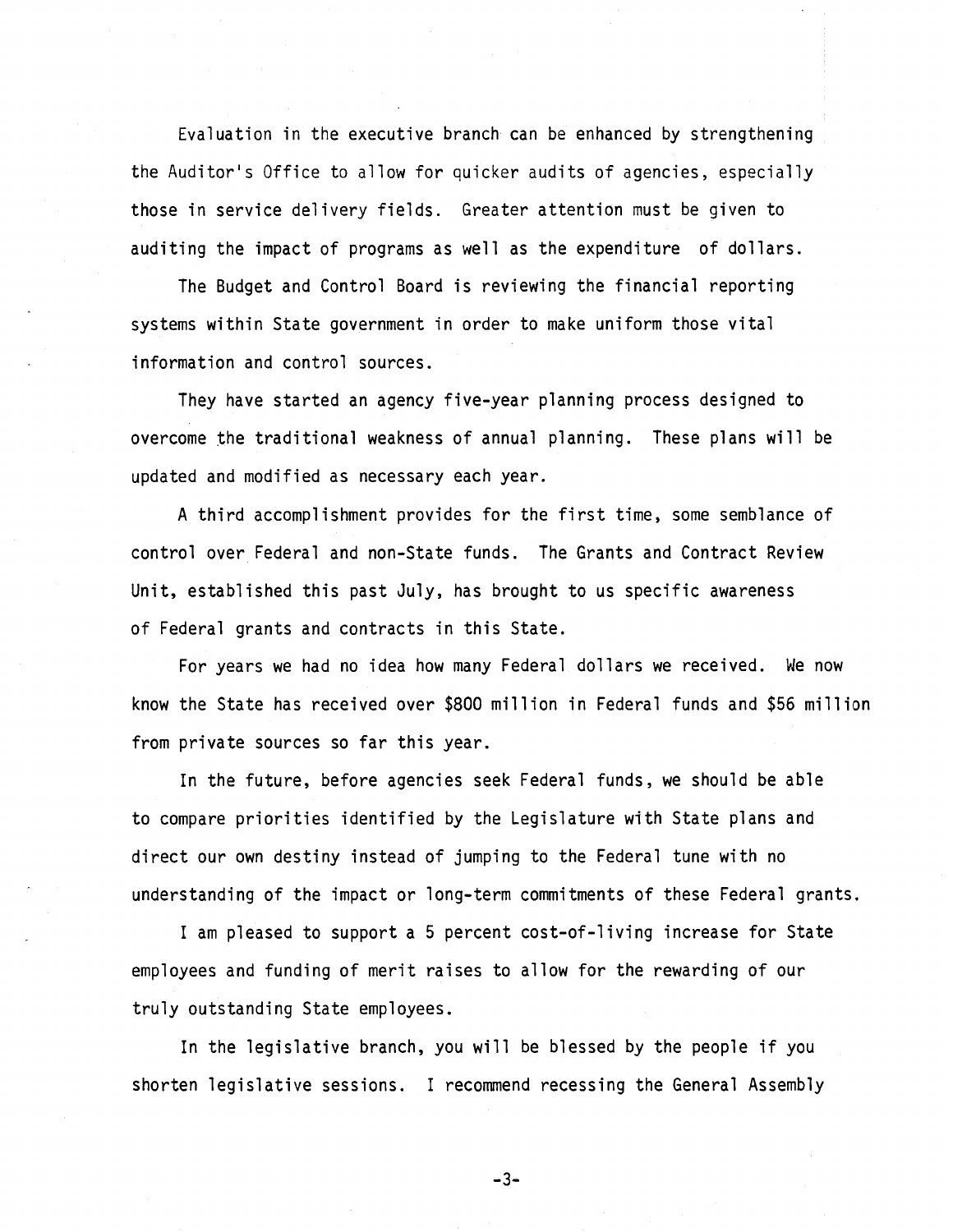until the Ways and Means Committee completes its work on the budget bill. An alternative to this is a Constitutional amendment to allow annual sessions to begin on the second Tuesday in March, with committees working prior to the start of the session.

The new proposed legislative salary increases, if approved, should be set on an annual basis,to keep down costs when special legislative sessions become necessary.

You will ease the task of the courts in interpreting, and that of the people in understanding, if all legislation passed by the General Assembly includes a statement of legislative intent. Each bill should include, in its report from committee, a statement of the long-term cost implications of the bill.

'

# ECONOMIC AND INDUSTRIAL DEVELOPMENT

I am happy to report that this year we have had the greatest industrial development year in the history of our State. We have attracted \$1 billion \$235 million in new industrial expansion.

This translates into 17,600 new manufacturing jobs. This means an additional 50,000 jobs in the service sector, increased State personal income of \$800 million, an increase of \$543 million in retail sales, and growth in State general fund revenues of \$65.3 million. Today our unemployment is  $5.1$  percent, which is the lowest it's been in the last 4 years.

As we continue to grow, we must be ever mindful of that delicate balance between progress and preservation of our valuable natural resources.

We need to diversify and disperse our industries into the rural areas. This carries jobs to where the people are and keeps down in-migration of workers to the cities, which often creates socio-economic problems and breakdown of our central cities. Our Great Towns Program should help

-4-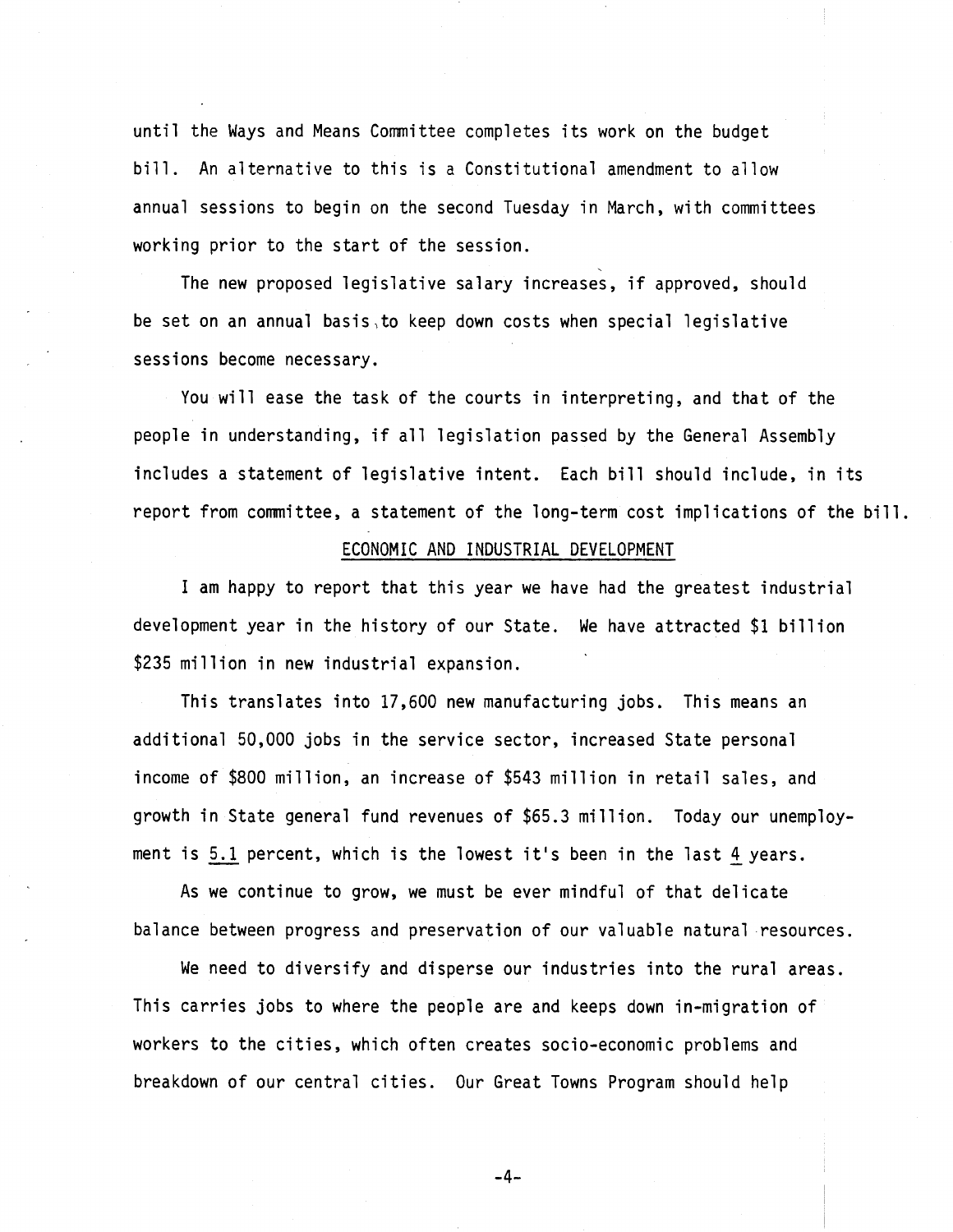accomplish this. The quality of life in our small towns is unsurpassed if jobs are available for the people living there. It is our responsibility to make sure that better jobs are there, and our citizens are better prepared to handle these jobs.

#### ENERGY AND ENERGY DEVELOPMENT

Energy is our potential problem. Without energy there can be neither industrial development, nor modern agriculture, which of course, means no jobs. We are fortunate in that utility leadership has insured us a sufficient supply of electricity at this time. We have created the South Carolina Energy Research Institute to develop new energy potentials. We must develop all possible known sources; and those sources yet unknown. We must aggressively push for the development of our Outer Continental Shelf.

We should give tax incentives to those who voluntarily insulate homes and businesses. Banks and lending institutions should be encouraged to offer cost conscious loans for insulation.

We must instill increased confidence in the Public Service Commission as this group faces the awesome responsibility of determining fair and reasonable utility rates for the future. Again I call for the appointment of all PSC members by the Governor, with advice and consent of the Senate.

As we continually seek to maintain the people's confidence in their government, I believe we should work for the enactment of a law that would prohibit any public official involved in the selection or confirmation process of any board or commission from representing a client for a fee before such a governmental board or commission.

 $-5$   $-$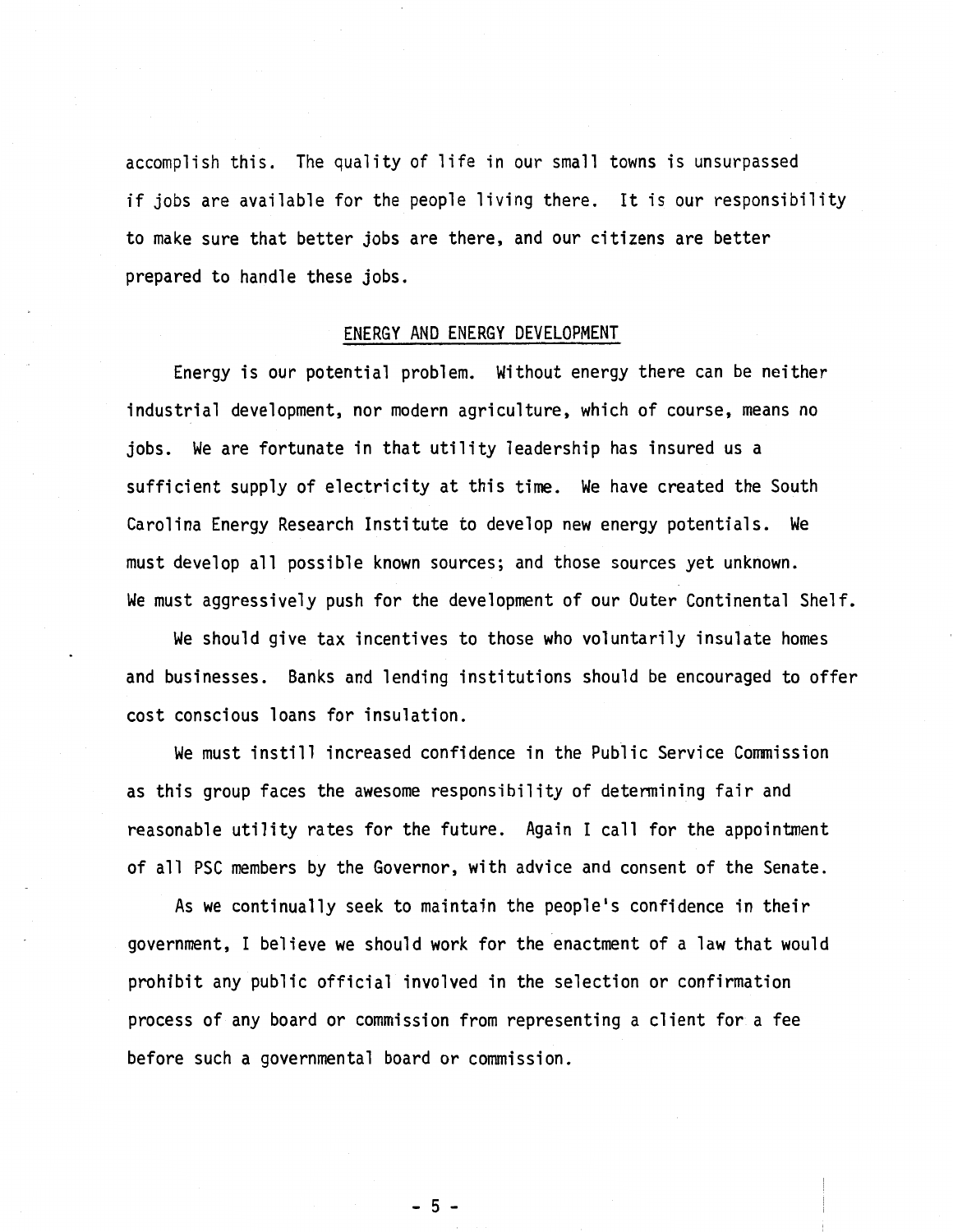## JUDICIAL NEEDS

Continued improvements in our judicial system are needed. I would like to renew my recommendation for a sound and effective merit selection procedure for all judges. A system should be established whereby a continuing merit selection panel would recruit, interview and screen all applicants for judicial positions and recommend the three (3) most qualified to the proper appointing or electing authority.

Our Chief Justice has implemented a program of mandatory training for all magistrates and this effort should be supported. It is essential that the magistrates of our State have the training necessary to fulfill their functions.

I recommend that no vacancies in the office of magistrate be filled until the need for such magistrate be determined, taking into account such factors as case load and geographical area covered.

As a means of improving the magisterial system, I recommend that a uniform system of jury selection be implemented, whereby aames are drawn from a list of registered voters.

There have been ever-increasing demands for the establishment of a small claims court in South Carolina, and I feel that an upgraded magisterial system can provide the most economic answer to our needs in this area.

The State Supreme Court has experienced a tremendous increase in the number of cases reaching it. In light of this, it is becoming more evident that the idea of establishing an intermediate Court of Appeals, at least initially for criminal appeals, should now be studied and plans made to implement it as soon as the need becomes certain.

The backlog of cases in the circuit courts has been drastically reduced in the last two years. Under existing statutes, the county courts will be

h ..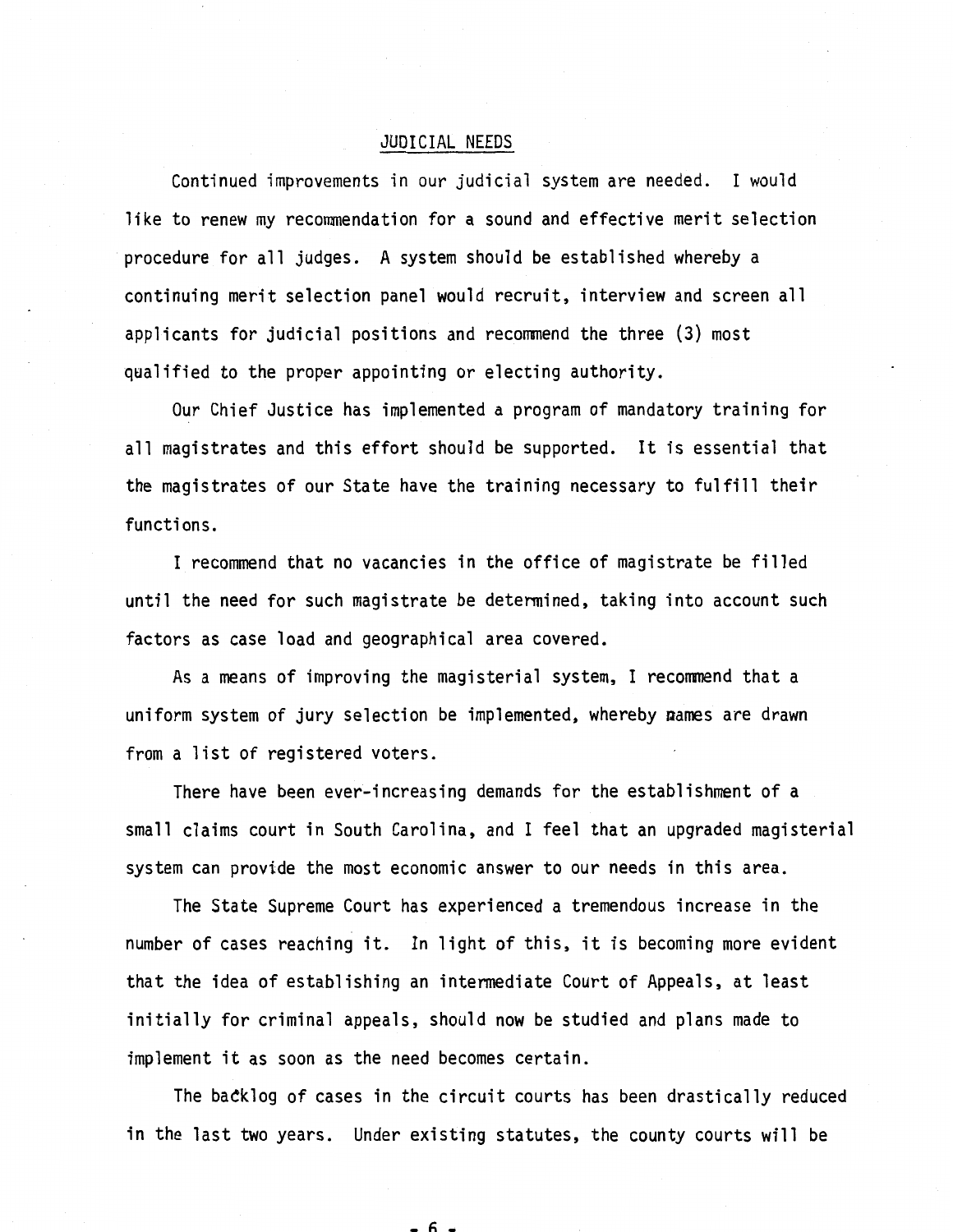phased out as of July 1, 1979. The workload of these county courts can be absorbed by existing circuit courts and family courts, except in the Counties of Greenville, Richland and Charleston. I recommend the election of these three additional circuit judges, and one additional family court judge for the 6th Circuit.

I recommend that the earlier decision against the abolishment of Masters Courts be reappraised in light of our experiences in the next year.

I recommend that a Constitutional Amendment be submitted to the voters this year to seek their approval of six-member juries in circuit courts to try civil cases where the amount involved does not exceed \$10,000, and in criminal cases where the punishment does not exceed five years.

My office recently sent each of you copies of the excellent reports and recommendations from my two Conferences on Criminal Justice. I hope you will study this material and use it as we continue our efforts to further upgrade our criminal justice system.

I urge the development of a statewide restitution plan, including residential centers. Establishment of such a system could relieve the pressures caused by a growing prison population while allowing non-violent offenders to work and repay the victims of their crimes, as part of their punishment.

It is my view that the crime of first offense simple possession of one ounce or less of marijuana should be so established that it could be tried in magistrates courts. This would enable us to bring about swifter prosecution for the crime and substantially reduce the cost to the State of trying this type of case in a higher court. It would allow higher courts to prosecute heavy users, drug pushers, and more serious offenders.

- 7 -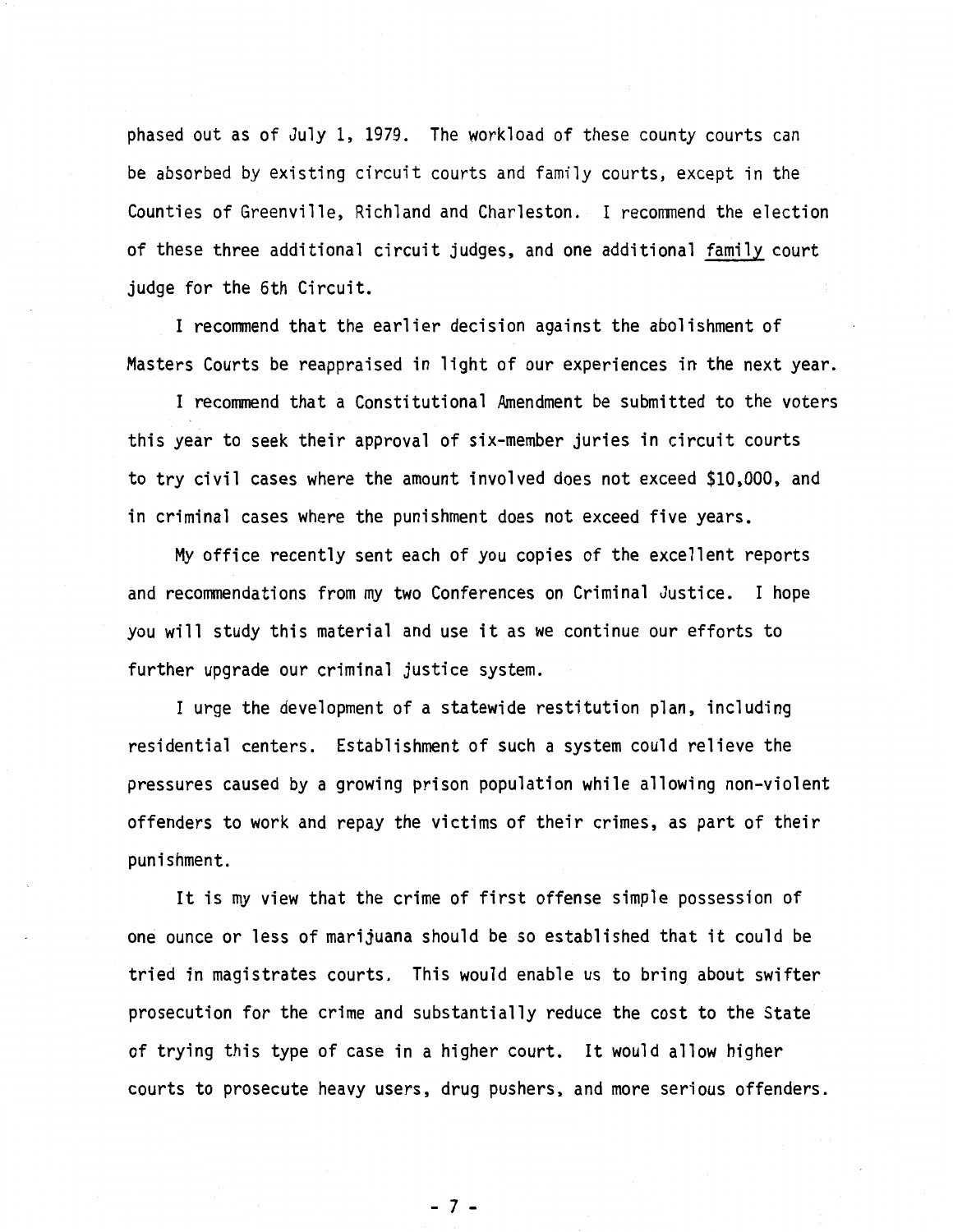We need to allow grand juries to be called into session, at any time, not just when General Sessions Court is being held.

I urge immediate action to review laws dealing with the sexual and physical abuse of children and to increase criminal penalties for these crimes. Protection of our children is a must.

There have been numerous problems-with juvenile traffic offenders. We should take action to insure that convictions for traffic offenses by minors appear on the violator's motor vehicle records.

I have established a 12-member task force to study and recommend improved methods of enforcing our State's liquor laws. I have also created a 26-member advisory panel to recommend and generate support for improved highway safety in an effort to curb our rising highway death rate. Their recommendations will be submitted to you shortly.

Startling information concerning highway deaths indicates an immediate need for stronger law enforcement and legislative action. During the past 18 months, 95 out of every 100 automobile fatalities have occurred on roads other than our Interstate System. Fifty-seven percent of all driver pedestrian fatalities involved people who were legally drunk. Chemical analysis, after death, indicates that as many as 81 percent of the drivers or pedestrians killed had alcohol in their body fluids.

The speed limit must be strictly enforced in these high accident areas. It is also obvious that additional efforts need to be made to discourage drinking while driving.

I would like to add my support to the use of prison labor to remove litter from our streets and highways. Inmates engaging in this program would earn credit toward early release, thereby saving taxpayers dollars in prison costs, while serving a useful purpose.

 $\ddot{\phantom{0}}$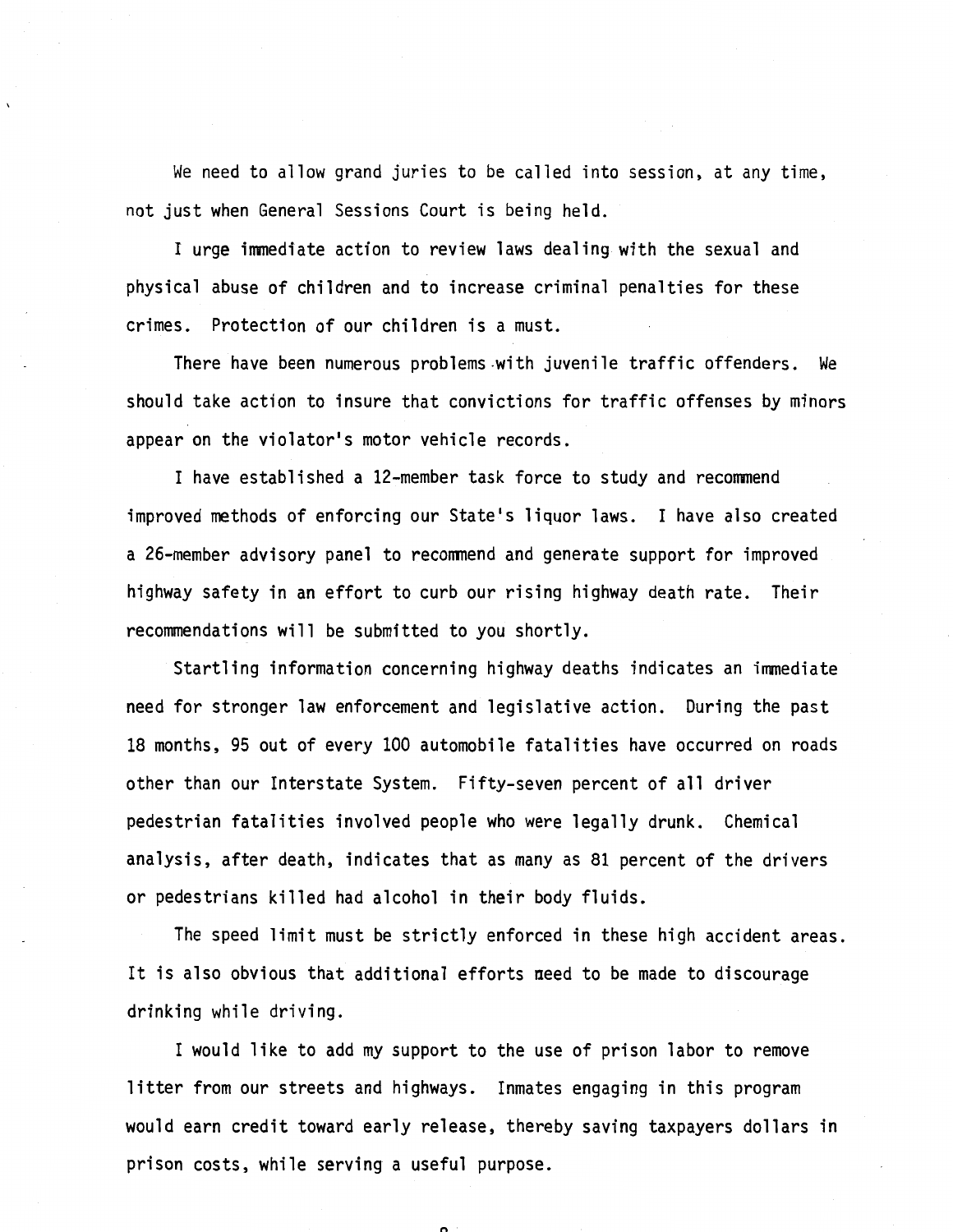### EDUCATION

Passage of the Education Finance Act of 1977 must be recognized as a landmark in elementary and secondary education for this State.

This Act has a built-in cost-of-living increase for teachers. Since· we have no similar guarantees for other State employees, this provision should be reevaluated.

I am proud to say that for the first time we are adequately financing an educational system for our State. It is now our responsibility to create a system that guarantees excellence in teacher performance. School Boards are the ones charged with the responsibility of removing the mediocre or incompetent teachers from the classrooms. It is time that they evaluate teachers in relation to the progress that their students make.

As Governor, I am pleased to learn that some teachers are getting good results with students heretofore considered hopeless because of socio-economic factors. We must selectively direct our incentives and rewards to the people who are getting these results.

We should set aside a certain amount of money in each district, not to exceed one percent, to be used on a competitive bid basis for establishing new and innovative, result-oriented alternatives to the techniques which have failed. Rules for competitive bidding, evaluation and selection would be required. Results should be checked against these objectives.

We should reassess our program of continuing teacher education that allows credits for courses not related to a teacher's specialty. We should check the value of paying our teachers bonuses of up to \$1,000 in State-aid for taking a certain number of subject hours beyond their bachelor's degree, when these courses often are not related to the courses being taught by that teacher.

- 9 -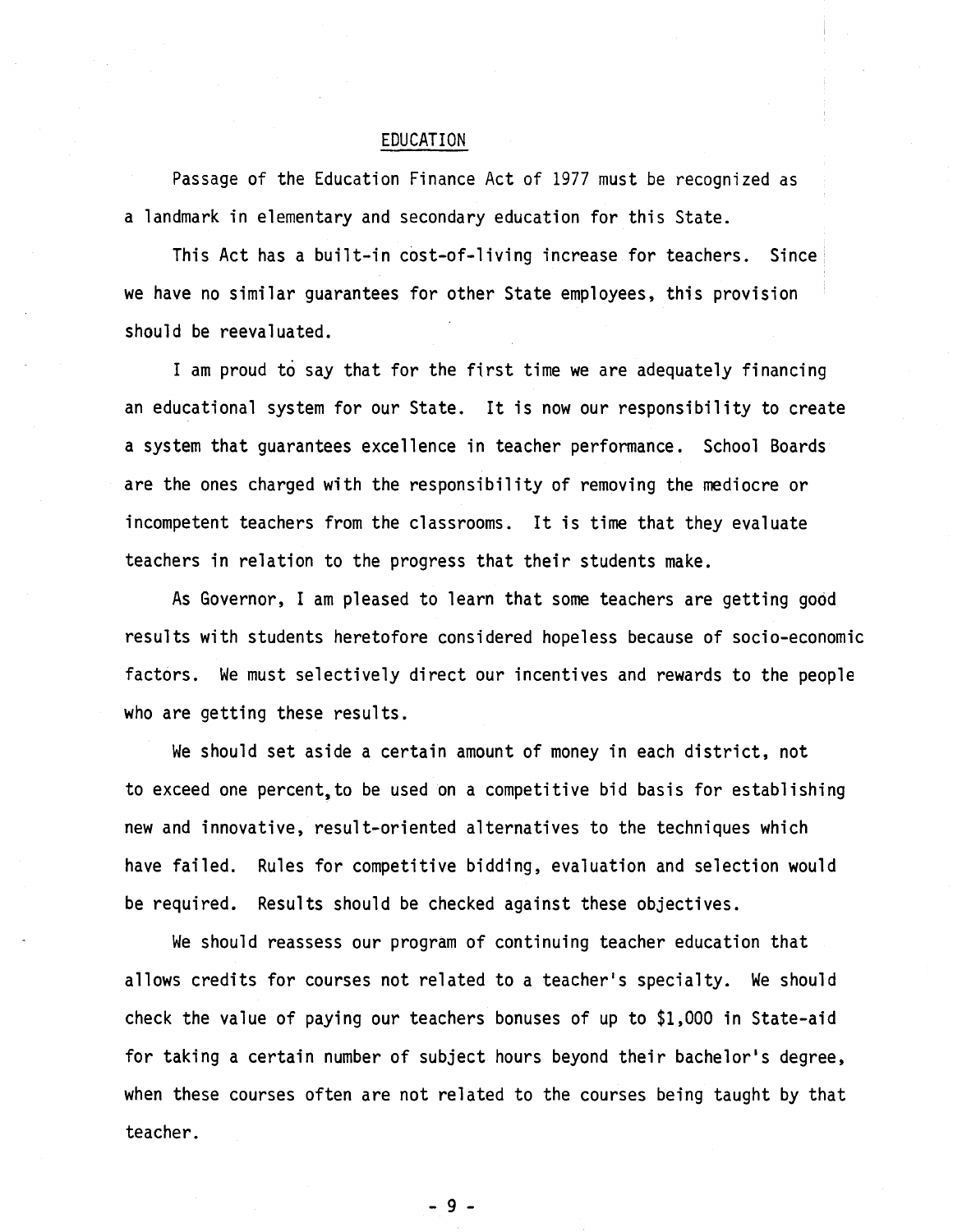I recommend a system to allow professionals who are teaching educational courses in our colleges and universities to occasionally return to the real world of teaching to keep them abreast of the current problems. I would be curious to know how many of them have taught in a public school classroom in recent years.

I propose that we treat our teachers as we do other professionals and require a year's successful teaching experience as an internship prior to full certification. I also recommend a three-year probation period for new teachers and a two-year probation period for transfer teachers.

A test of reading, writing and mathematical skills should be given each year in grades 1 through 6, and used to evaluate students, teachers and school systems.

A test of these basic skills should also be established to determine the graduating student's ability to cope with the modern adult world. It should be given in the 11th grade and again in the 12th grade if the student is unsuccessful the first time. Passage of this test should be required before a State high school diploma is awarded. All schools should offer remedial work to the students who fail to reach the mandated level on this examination.

I believe that a diploma from any school in South Carolina should symbolize a certain level of achievement. Those who are not successful in reaching the minimum standards should receive a certification of attendance.

The Commission on Higher Education must be strengthened. Coordination among the numerous and diverse institutions is essential. Declining

- 10 -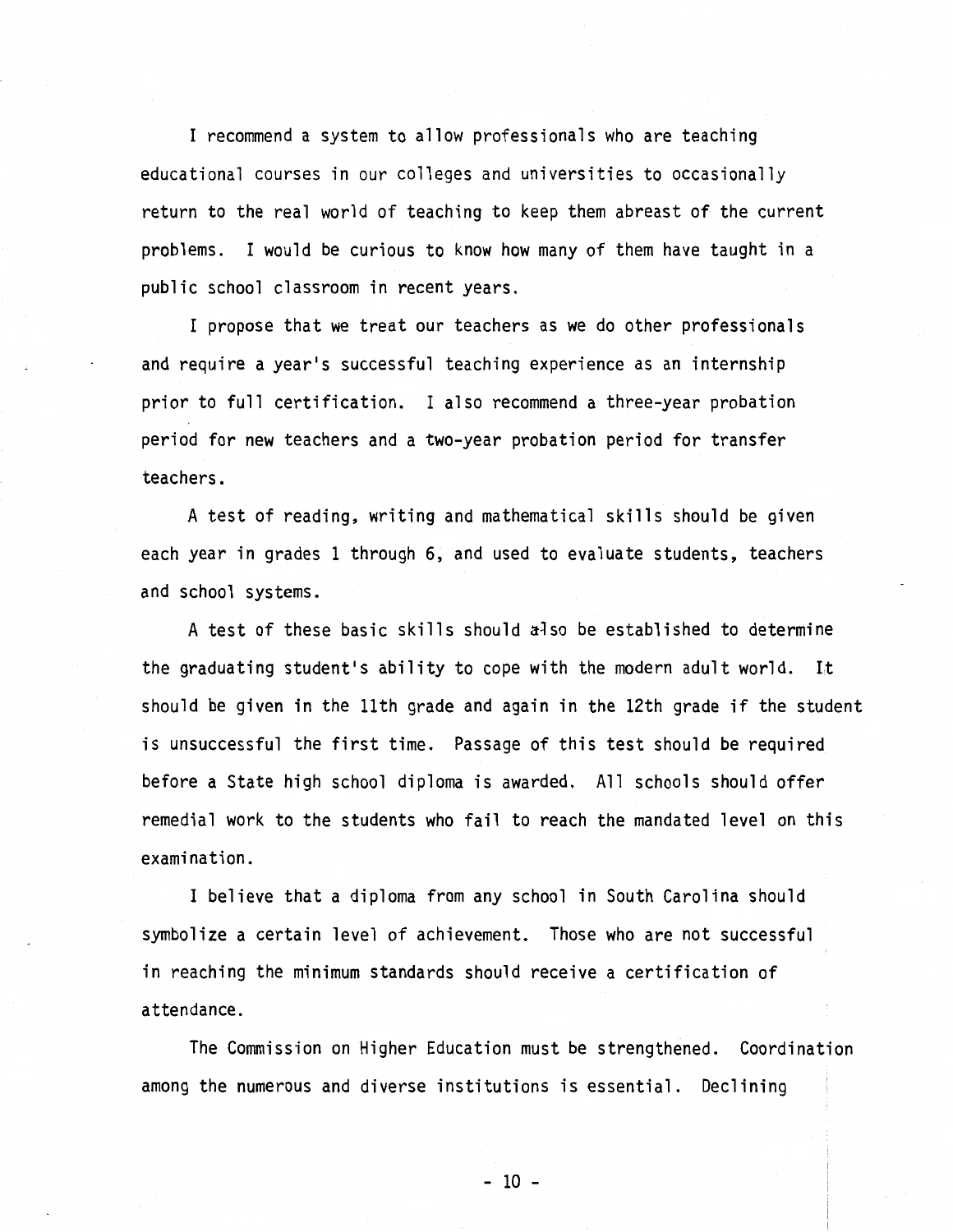enrollments and other problems facing higher education underscore the need for the House to act favorably on Senate passed Bill 251 with selected amendments to improve the higher education commission.

Our Tuition Grants Program in 1977-78 has awarded funds to some 7,500 South Carolina students who were attending 20 private institutions in our State. These grants averaged a little over \$1,000 per student, which is less than one-third the taxpayers cost of maintaining a student in a State-supported institution. I recommend the full funding of this four-year tuition grants program at a total cost of \$9.2 million.

### HEALTH CARE AND SOCIAL SERVICES

The new health planning effort is ending its organizational phase and is starting to improve the health care system. Our regional hospital program is working well and the new 300 bed Pee Dee Regional Hospital is nearly half completed. We now have 22 family practice residency programs. From these programs, about 50 percent of the graduates establish their practices in the State and are significantly improving physician availability.

A new era of mutual respect and cooperation has developed between my office and the chairman and board of the Department of Social Services. Our new Commissioner of Social Services is a man with a fine record and a sincere dedication to solving problems of the needy. Senator Roddey and his committee have worked closely with my office and the DSS Board to resolve the management and administrative problems of the State's Medicaid Program.

I have concluded that we must redirect resources to the elderly that will aid them in maintaining their independence through services delivered to their homes, such as home-based health, adult day care, transportation,

- 11 -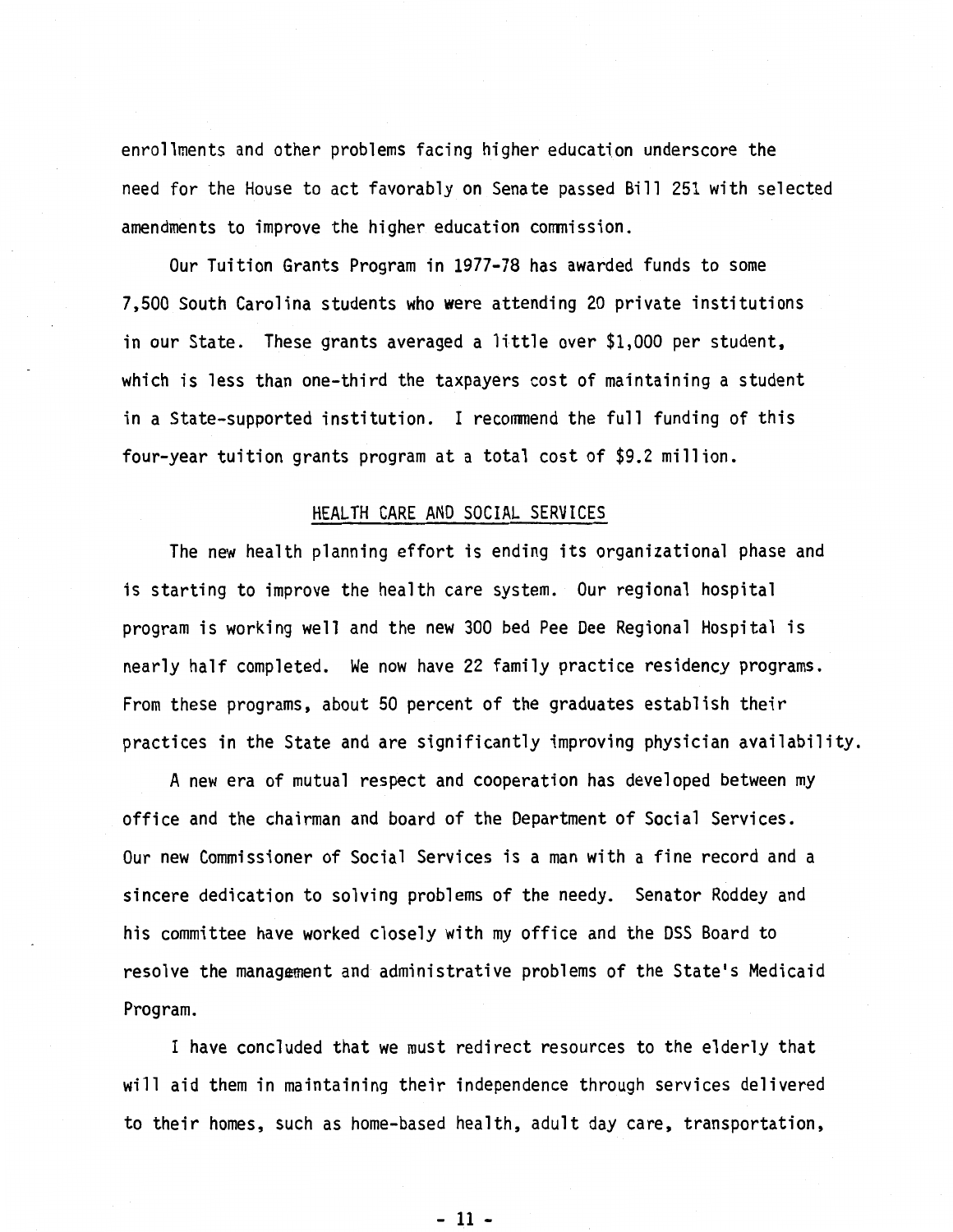and meals on wheels. These services make sense not only in providing dignity to the elderly, but as an alternative to long costly stays in nursing homes.

We must continue support for the ever-improving Emergency Medical Services System in our State. A fully developed, effective system will result in a 25 percent reduction of deaths from heart attacks and automobile accidents.

It may be worthwhile to examine closely the State's mandatory retirement laws. Where possible, we should allow our senior citizens to work as long as they are able and willing to do so. South Carolina has more than 220,000 citizens 65 or older. These men and women are making significant contributions to the growth and development of South Carolina. Meaningful activity is also important to the maintenance of good health, both mentally and physically.

## AGRICULTURE

Agriculture and the farmer have long been forgotten by many of our leaders in Washington. I want to promise my full support to all reasonable and sound efforts to ensure our farmers a fair return for their investment and labor. We must, however, work in an orderly manner to improve our farming sector without placing unreasonable burdens on the consuming public.

I pledge to continue to work with you and Commissioner of Agriculture, Bryan Patrick, to find new and expanded domestic and foreign markets for South Carolina's farm products.

### AUTOMOBILE INSURANCE

In 1974, the General Assembly passed the Insurance Reform Act. With more than 1.9 million licensed vehicles in South Carolina, it is apparent

- 12 -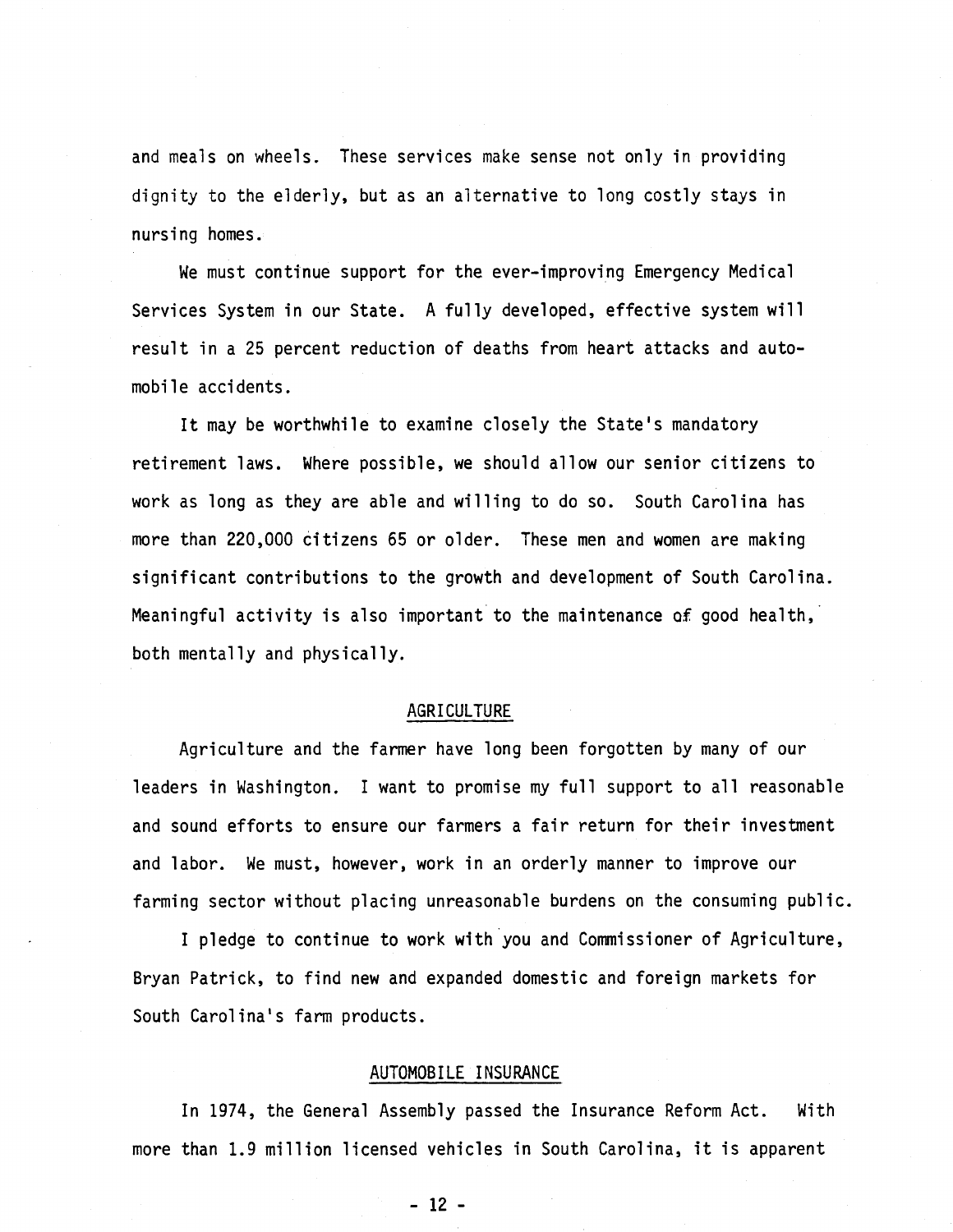that your deliberations on various changes in this Act and other insurance legislation will directly affect the lives and pocketbooks of most South Carolinians.

There are obvious inequities in the law which my committee on automobile insurance outlined to you in detail. There is growing concern that poor risk drivers are not paying their fair share for insurance. This category of insured drivers has cost an estimated \$71 million to all customers in the form of increased rates. Careful review of subsidized rates by good drivers should begin immediately.

I recommend that we consider using non-binding arbitration to settle claims under \$10,000. This system would remove a burden from our court dockets, and would be less costly.

Under my proposal, the right of either party to reject the arbitration would be maintained; however, the party rejecting the arbitration would be responsible for his opponent's legal and other case-related costs if the trial does not result in an improvement of his position, as compared with the arbitration results.

This alternative to court settlement could have a tremendous positive effect on the cost of insurance and the time required to reach a settlement.

There is a serious need to establish a strong actuarial service under the Budget and Control Board in the Division of Research and Statistics. This service could be used in several areas and would ensure maximum benefits from dollars spent.

#### TAX REFORM

In the field of taxes, we need simplified tax procedures and forms. We need to provide for five-year filing periods for property taxes of homeowners and farmers, instead of the present annoying annual requirement.

- 13 -